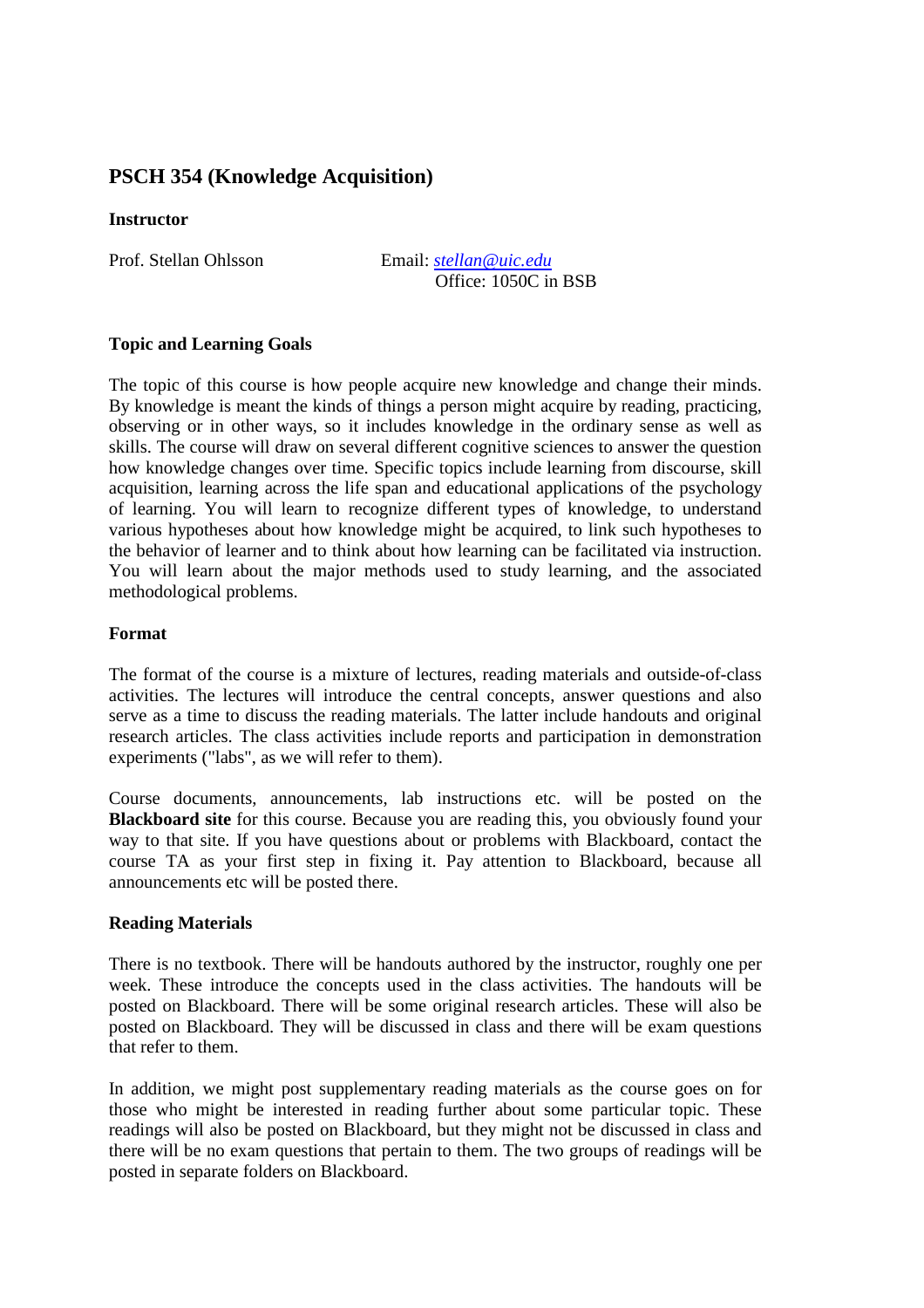# **Activities**

There are five outside-class activities. They are all voluntary, but you cannot do well in the course if you skip all of them. On the other hand, if you do all of them, you are almost assured of a top grade.

# Activity 1: Write a Group Discussion Report

You can earn points by participating in a group study event in which 5-9 students enrolled in the course get together and discuss some topic covered in the course for at least 2 hours. There can be no fewer than 5 participants and no more than 9. Look at the Blackboard site under "Assignments" for the detailed instructions about how to do the group discussion.

# Activity 2: Write a Book Report

You can earn points by writing a book review. The review has to be about a book that's on the acceptable books list; see the Blackboard site. The books there have been selected because they are good, relevant for the course, written by leading cognitive psychologists, fun to read, and informative; a couple of them are bestsellers. Read *one* of the books from the list and write a review of it. See the instructions under "Assignments" on the Blackboard site for more details about how to write the Book Report and about the approved books.

# Activity 3: Write a Personal Learning Report

You can earn points by writing a paper about your own learning in everyday life, outside UIC classes and academic courses. You might be learning things in sports, in organizations, on the job, in non-academic educational institutions, or in any other part of your life.

The idea is to select something that you know you'll be learning this coming semester, keep a diary of how your learning proceeds, and perhaps collect some other type(s) of records as well, if relevant; then write a report about your own learning.

You find the detailed instructions for how to do the Personal Learning Report on the Blackboard site, in the "Assignments" folder.

### Activity 4: Participate in Experiments

The major activity outside class is to participate in or carry out demonstration experiments. You will receive detailed instructions about what to do for each lab on the Blackboard site.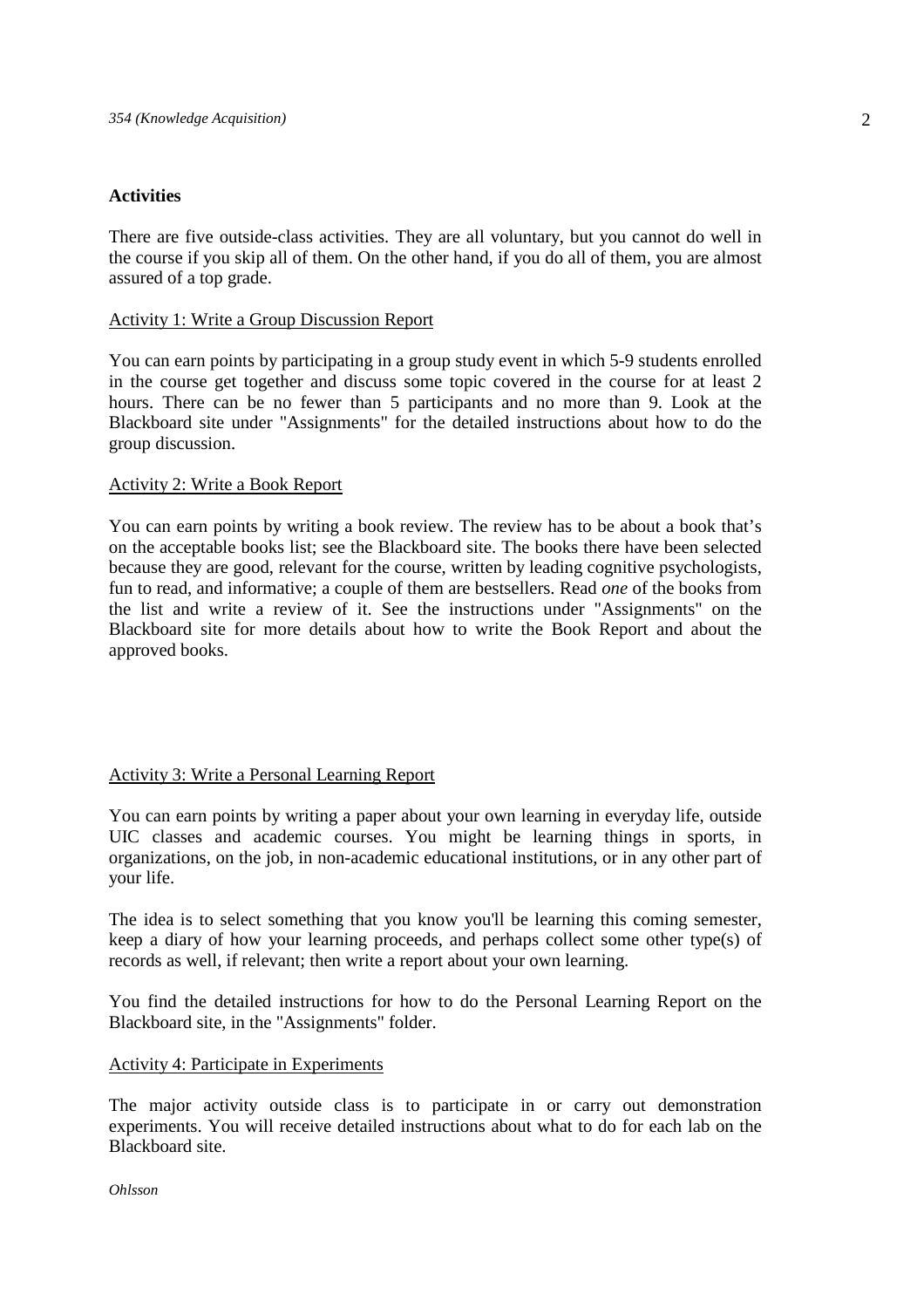#### *354 (Knowledge Acquisition)*

There are four experiments altogether. They are activities that you do yourself. For each, you download an instruction booklet from the Blackboard site. The booklet is selfexplanatory; you follow the instructions and then turn in the data sheet that comes with the booklet to the instructor. The TA's will enter the data into a data file and do some analyses; we then discuss the results in class. Each of these labs is worth 10 points.

Specific instructions for each lab will be posted on the Blackboard site under "Assignments."

#### Activity 5: Take the Examinations

There will be two "midterm" examinations, at the end of the  $5<sup>th</sup>$  and  $10<sup>th</sup>$  weeks, respectively, and one final examination. The final exam consists of three parts. The first part of the final covers the same material as the first "midterm" and so serves as a makeup opportunity for that exam; the second part of the final likewise consist of questions covering the same material as the second "midterm". The third part of the final covers the material discussed in the last third of the semester. Once we know the date for the final examination, Dr. Ohlsson will announce an alternative time late in the day before, and early the day after the scheduled time. Those are the only make-up opportunities for the final exam. Details will be posted on the Blackboard site.

All three exams consist of multiple choice questions. There will be 20 questions on each of the two "midterms". The questions are worth 1 point each, for a total of 20 points. The final exam will have three parts, each with 20 questions, for a total of 60 questions. The exams are not graded with letter grades. They are merely activities among others, and the points you earn on them are added to the points you earn through other activities.

The relation between the "midterms" and the final exam are handled as follows: Your score on the first part of the course is *either* your score on the first "midterm" *or* your score on the first part of the final, *whichever is highest*. Likewise for the second part of the final. This means that you can't loose by trying to improve your score.

Neither the "midterms" nor the final exam are mandatory. In particular, you can choose which section(s) of the final exam you want to take. If you do well on one of the "midterms", you can ignore the corresponding part of the final.

### **Grading**

The grading system is simple: You earn points for every activity you participate in, and the sum of your points at the end of the semester determines your grade. This includes the exams; they are just one type of activity among the others.

The course as a whole is worth a total of 150 points. See the table on the next page for what each activity is worth in terms of points, and the grading scale. Notice that the grading scale is in terms of *points earned*, not *percentage points*. The cut-off point for an C grade is thus 95 points, not 95 % of 150.

*Ohlsson*  That the exams can earn you a total of 60 points; that is not even sufficient to pass the course. YOU CANNOT PASS THIS COURSE BY ACING THE EXAMS. You have to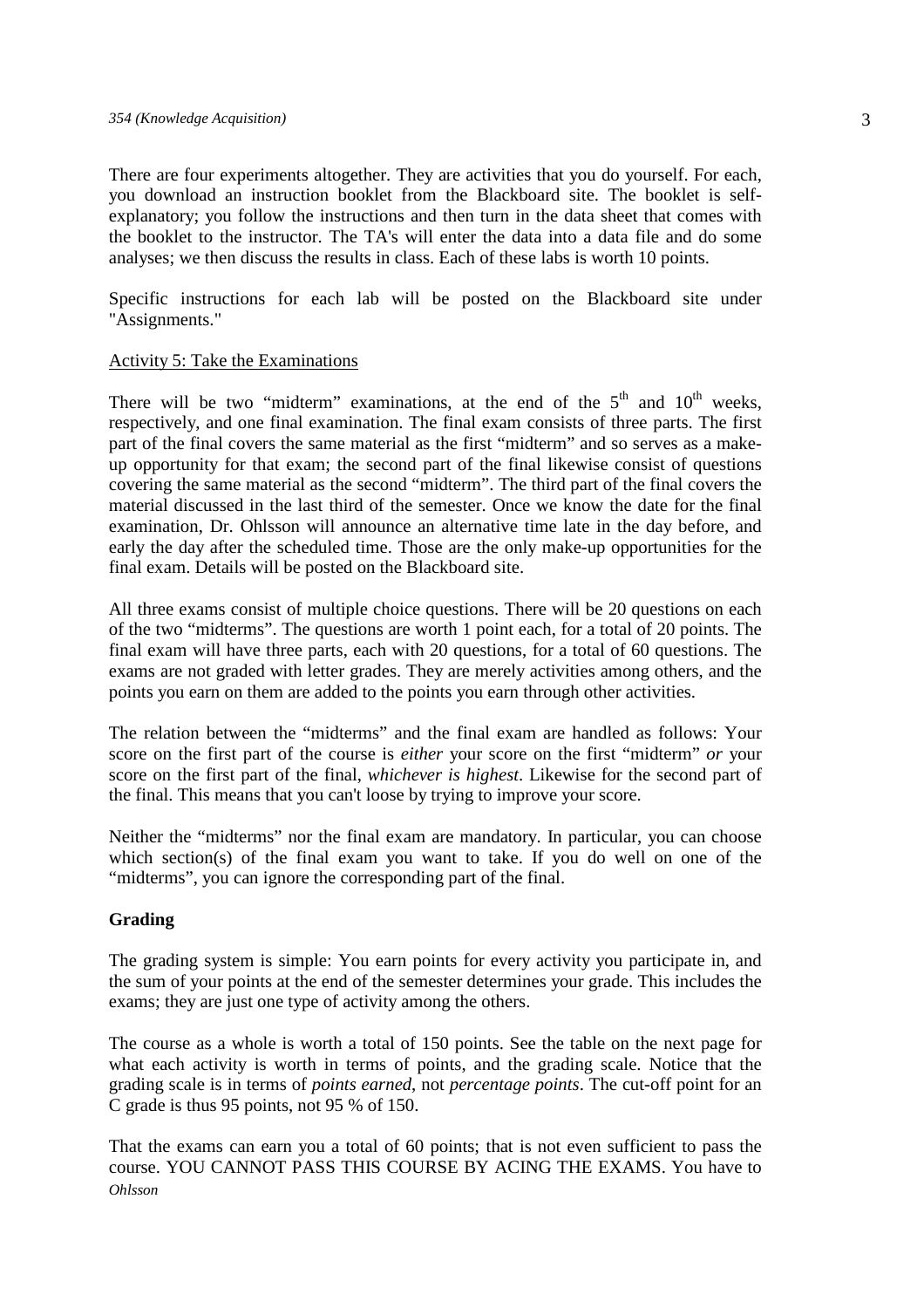engage in at least one of other activity to get a "D", let alone a higher grade. However, if you do all three reports and all four labs and collect 50+40 = 90 points, you only need to collect a total of 30 more points on the three exams to get an A; that's ONLY half the questions. In fact, if you turn in all activities on time and answer 3 out of 4 questions right on both midterms exams, you could earn 120 points, and hence be ensured of an A grade, *without even taking the final*. Every time Dr. Ohlsson teaches this course, there are students who achieve this.

Activity Max points Group Discussion Report 10 Personal Learning Report 20 Book Report 20 50 Wacky Town Lab 10 Body & Soul Lab 10 Practice Lab 10 Why Knot? Lab 10 40 Midterm 1 20 Midterm 2 20 Final, Part III 20 60

The various activities are worth the following in points:

Sum 150

The grading scale is as follows:

| Score interval | Grade |   |  |
|----------------|-------|---|--|
| $120$ - above  |       |   |  |
| $105 - 119$    |       | B |  |
| 90 - 104       |       | C |  |
| 70 - 89        |       | Ð |  |
| $0 - 69$       |       | F |  |
|                |       |   |  |

Dr. Ohlsson does not grade on a curve. You do not compete against other students. If you help another student study, and he/she does better as a result, this will not affect your own grade. The ideal outcome of the course is that everyone gets an "A"; in fact, it happens regularly in this course that "A" is the most frequent grade.

#### **Policies on Late Submissions Etc**

*Ohlsson*